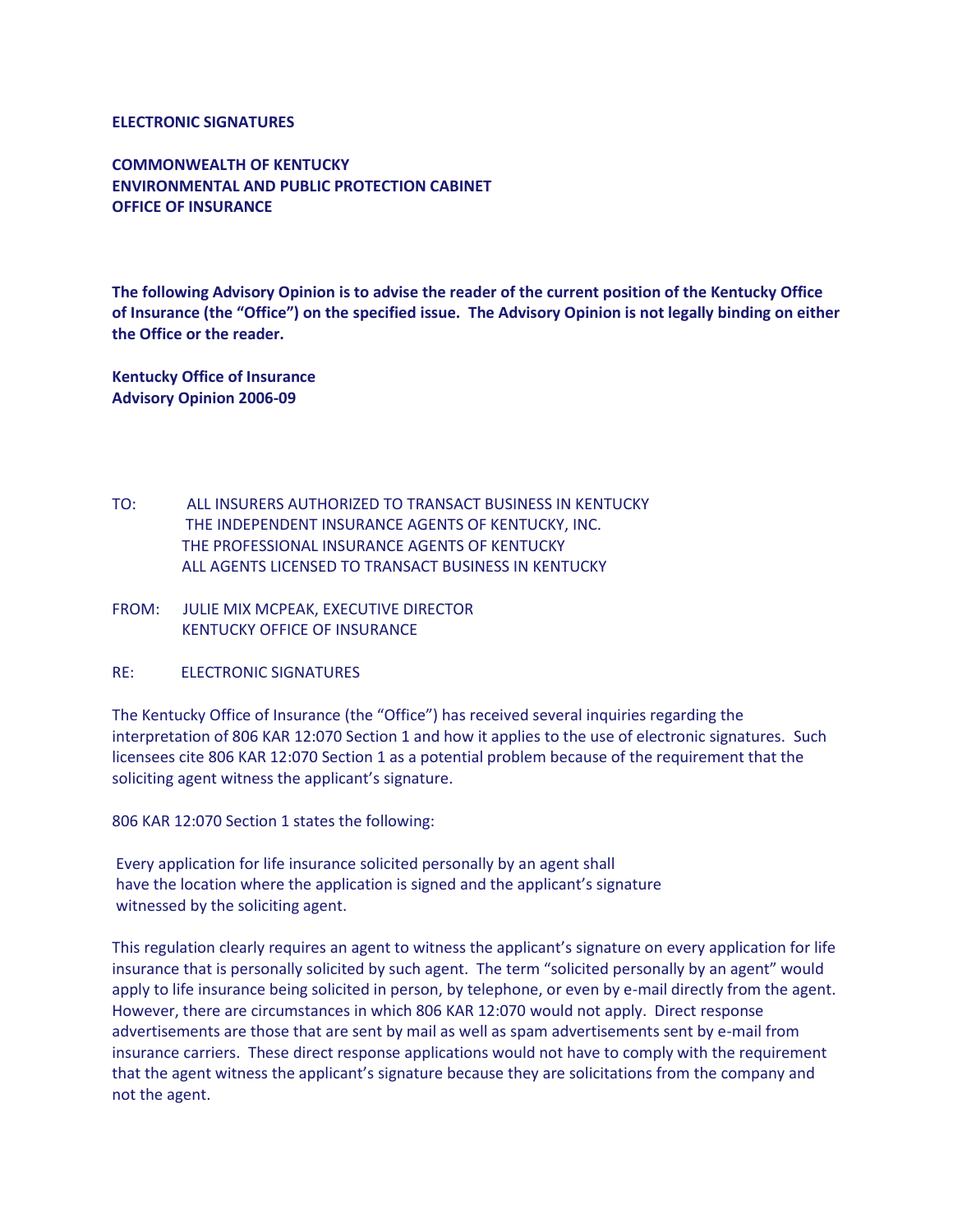KRS 369.101 to 369.120 is known as the Uniform Electronic Transactions Act ("UETA"). This legislation was adopted in response to the internet and electronic commerce becoming a daily part of most people's lives. KRS 369.102(7) defines an "electronic record" as "a record created, generated, sent, communicated, received, or stored by electronic means." In addition, KRS 369.102(8) defines an "electronic signature" as "an electronic sound, symbol, or process attached to or logically associated with a record and executed or adopted by a person with the intent to sign the record." These two definitions are very important in the context of UETA.

KRS 369.105(2) states the following:

KRS 369.101 to 369.120 applies only to transactions between parties each of which has agreed to conduct transactions by electronic means. Whether the parties agree to conduct a transaction by electronic means is determined from the context and surrounding circumstances, including the parties' conduct.

If an insurance company decides to conduct electronic transactions, this would be permitted as long as the insurer and the insured both agree. If a dispute arose as to whether either of the parties agreed to conduct such a transaction, a court would look at the facts of the situation, the surrounding circumstances, and both parties' specific actions to determine the intent of the parties, which is a significant factor in this analysis.

According to KRS 369.106(1), UETA must be construed and applied "to facilitate electronic transactions consistent with other applicable law." Also, KRS 369.105(5) states that UETA and other applicable law will determine whether an electronic record or electronic signature has legal consequences. These two sections suggest that UETA deals with only the procedure of a transaction and the other substantive law will control and determine the legal effect of such transaction. Therefore, if an insurer conducts electronic transactions and uses electronic signatures, the Kentucky insurance statutes and regulations still apply. It is important for insurers to understand that even though the Kentucky Office of Insurance ("KOI") would allow such transactions, KOI is not waiving any requirements created by the statutes and regulations.

KRS 369.109(1) states the following:

An electronic record or electronic signature is attributable to a person if it was the act of the person. The act of the person may be shown in any manner, including a showing of the efficacy of any security procedure applied to determine the person to which the electronic record or electronic signature was attributable.

"Security Procedure" is defined in KRS 369.102(14) as "a procedure employed for the purpose of verifying that an electronic signature, record, or performance is that of a specific person or for detecting changes or errors in the information in an electronic record." If a situation arose (for example, in a market conduct exam) in which the authenticity of the electronic record or electronic signature was in question, KOI would have the authority to require evidence to show the security procedure(s) used to determine the person to which the electronic record or electronic signature was attributable. The insurers would be held accountable for any failures in their security procedures.